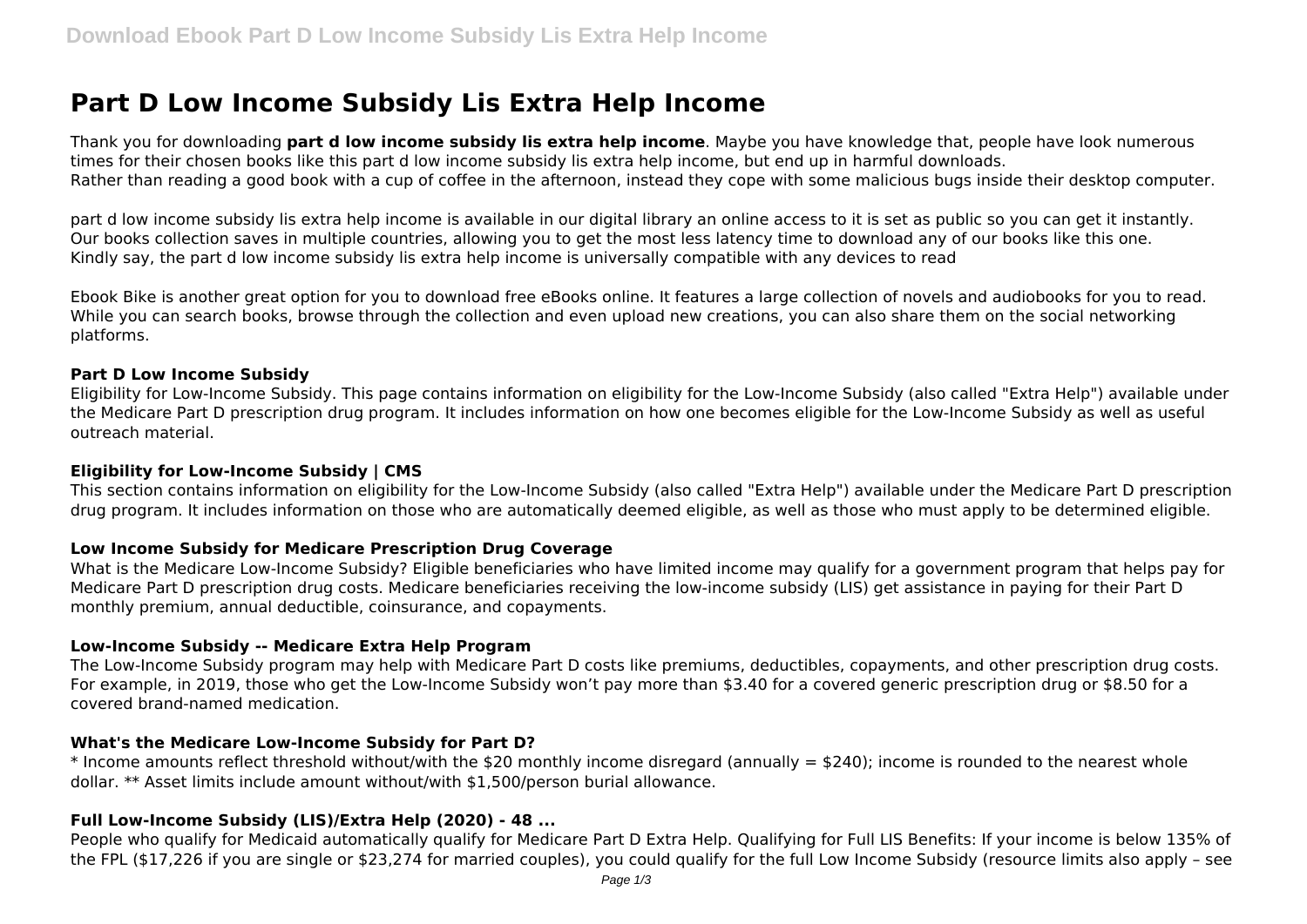charts below)

## **2020 Federal Poverty Level Guidelines for Low-Income Subsidy**

It's also called the Part D Low-Income Subsidy. This financial assistance is based on your income and level of financial need. The federal Medicare Extra Help program covers prescription drugs...

# **Medicare Extra Help: Do You Qualify?**

Benefits of the Medicare Part D Extra Help/Low-Income Subsidy (LIS) Program The Low-Income Subsidy (LIS) program helps pay for a portion of Part D prescription drug plan costs, including Part D premiums, deductibles and copayments. Depending on your income and assets, you may qualify for the full subsidy or a partial subsidy.

# **Extra Help with Part D Costs for People with Low Income**

The Centers for Medicare and Medicaid Services (CMS) released the 2021 low-income premium subsidy amounts (or Benchmark premiums) for Medicare Part D plans on July 29, 2020, and in 2021, only four (4) regions will lower their Medicare Part D Low-Income Subsidy (LIS) benchmark values and thirty (30) regions will increase their benchmark premium.

# **2021 State Low-Income Subsidy Benchmark Premium Amounts ...**

HI 03001.005 Medicare Part D Extra Help (Low-Income Subsidy or LIS) A. Extra Help and deemed subsidy eligible The Medicare Part D Extra Help program helps Medicare beneficiaries with limited income and resources pay for prescription drug coverage.

# **HI 03001.005 Medicare Part D Extra Help (Low-Income ...**

It is also known as the Part D Low-Income Subsidy (LIS). If your monthly income up to \$1,538 in 2018 (\$2,078 for couples) and your assets are below specified limits, you may be eligible for Extra Help. The Extra Help program offers the following benefits: Pays for your Part D premium up to a statespecific benchmark amount

# **Medicare Part D Extra Help Program (Low Income Subsidy ...**

Part D enrollees will receive a 75% Donut Hole discount on the total cost of their brand-name drugs purchased while in the Donut Hole. The discount includes, a 70% discount paid by the brand-name drug manufacturer and a 5% discount paid by your Medicare Part D plan.

# **2021 Medicare Part D Program Compared to 2020, 2019, 2018 ...**

Through the Part D Low-Income Subsidy (LIS) program, additional premium and cost-sharing assistance is available for Part D enrollees with low incomes (less than 150% of poverty, or \$19,140 for...

# **An Overview of the Medicare Part D Prescription Drug ...**

Medicare Part D Low-Income Subsidy . The Medicare Part D Low-Income Subsidy (also called "LIS" or "Extra Help") helps Medicare consumers dramatically lower their prescription drug costs and can help individuals save thousands of dollars per year. Since January 1, 2010, life insurance (asset) and in-kind support and maintenance (income ...

# **Medicare Part D Low-Income Subsidy**

The low-income subsidy helps with out-of-pocket expenses that the Part D policyholder would otherwise be responsible for paying. According to the